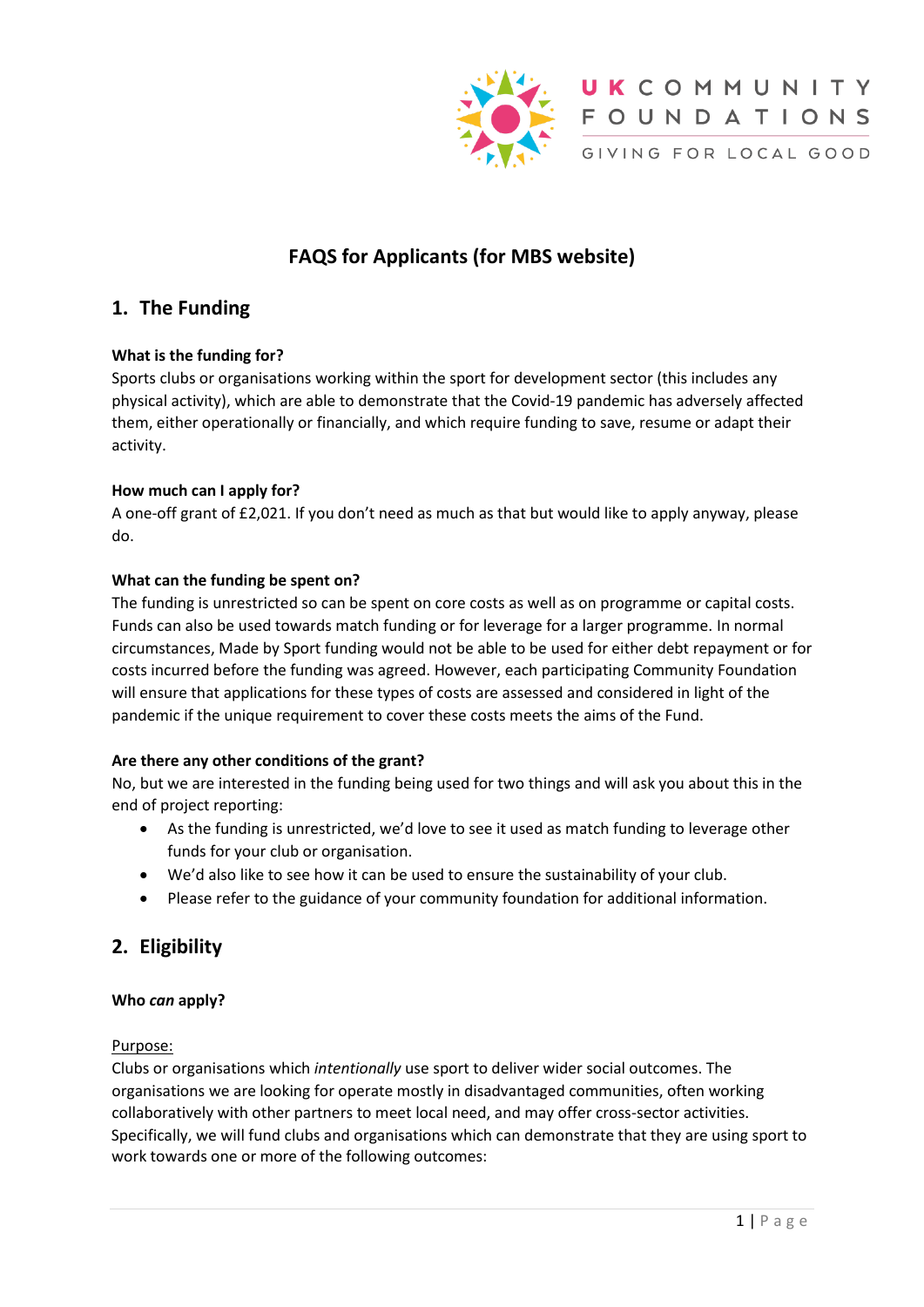

UKCOMMUNITY FOUNDATIONS GIVING FOR LOCAL GOOD

- Developing Life Skills
- Improving Mental Health
- Reducing Crime and Anti-Social Behaviour
- Developing Employability Skills
- Building Stronger Communities

## Developing Life Skills

Greenhouse Sports uses inspirational sports coaching and mentoring to engage young people and improve their life chances. They partner with schools to provide opportunities for young people who may be disengaged, vulnerable or facing disadvantage to develop the social, thinking, emotional and physical skills that help them thrive.

## Improving Mental Health

Westport is a charity in the West of England which runs various projects using sport to improve mental health. Bristol Active Life Project works in partnership with people who experience Severe and Enduring Mental illness (SMI) by enabling them to improve their own health and wellbeing through taking part in sport and exercise opportunities in the local community.

## Reducing Crime and ASB – TSA Projects

TSA Projects, based in Birmingham, deliver programmes in partnership with charities to engage with hard-to-reach young people. They provide a positive space for young people to communicate safely about potentially dangerous situations, and encourage a range of activities, including sport-based programmes, to support their personal development, safety, confidence to ensure they stay away from criminal activity.

#### Employability - The Blair Project

A karting project in Manchester that develops employability opportunities and Science, Technology, Engineering and Maths (STEM) skills for young people aged 15-18 by designing and 3D printing karts they then race.

#### Community Cohesion - Boots & Beards

A Glasgow based organisation that started life aiming to get young people off their screens and exercising through hiking. Now the project focuses on bringing together people from all parts of the BME community to go on likeminded adventures, exploring and promoting Scotland's natural landscape.

#### Geography:

Clubs and organisations constituted and operating within the UK.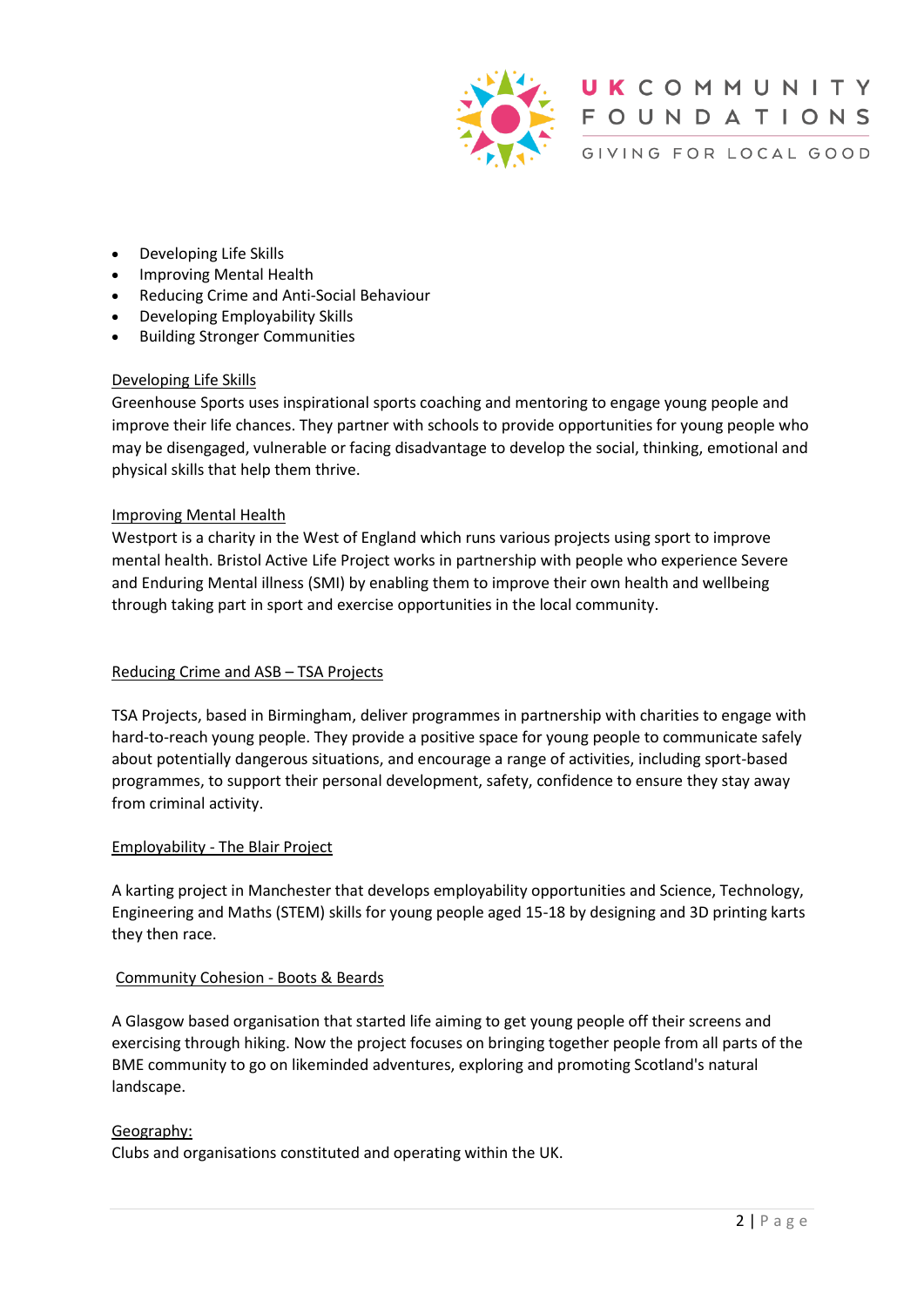

UKCOMMUNITY **FOUNDATIONS** GIVING FOR LOCAL GOOD

## Constitution:

- Charities registered in the UK
- Social enterprises and Community Interest Companies
- Other not-for profit organisations

#### Organisation Size:

Organisations with an annual turnover of up to £75,000 with the following priorities: Priority 1 – Up to £25,000 Priority 2 – Up to £50,000 Priority 3 – Up to £75,000

#### **Who** *cannot* **apply?**

#### Purpose:

- Community sport clubs and organisations which only focus on developing and widening opportunities to participate (traditionally those voluntary sports clubs and organisations overseen by governing bodies) which are not *intentionally* working towards one of these five sport for development outcomes:
	- Developing Life Skills
	- Improving Mental Health
	- Reducing Crime and Anti-Social Behaviour
	- Developing Employability Skills
	- Building Stronger Communities
- Organisations which are unable to demonstrate that the pandemic has affected them, either operationally or financially.

#### Geography:

Organisations constituted and operating outside of the UK.

#### Constitution:

- Individuals
- Sole traders
- Private companies
- Government linked bodies (excluding clubs who have received National lottery or Sport England Funding)

#### Organisation Size:

Organisations with an annual turnover of over £75,000.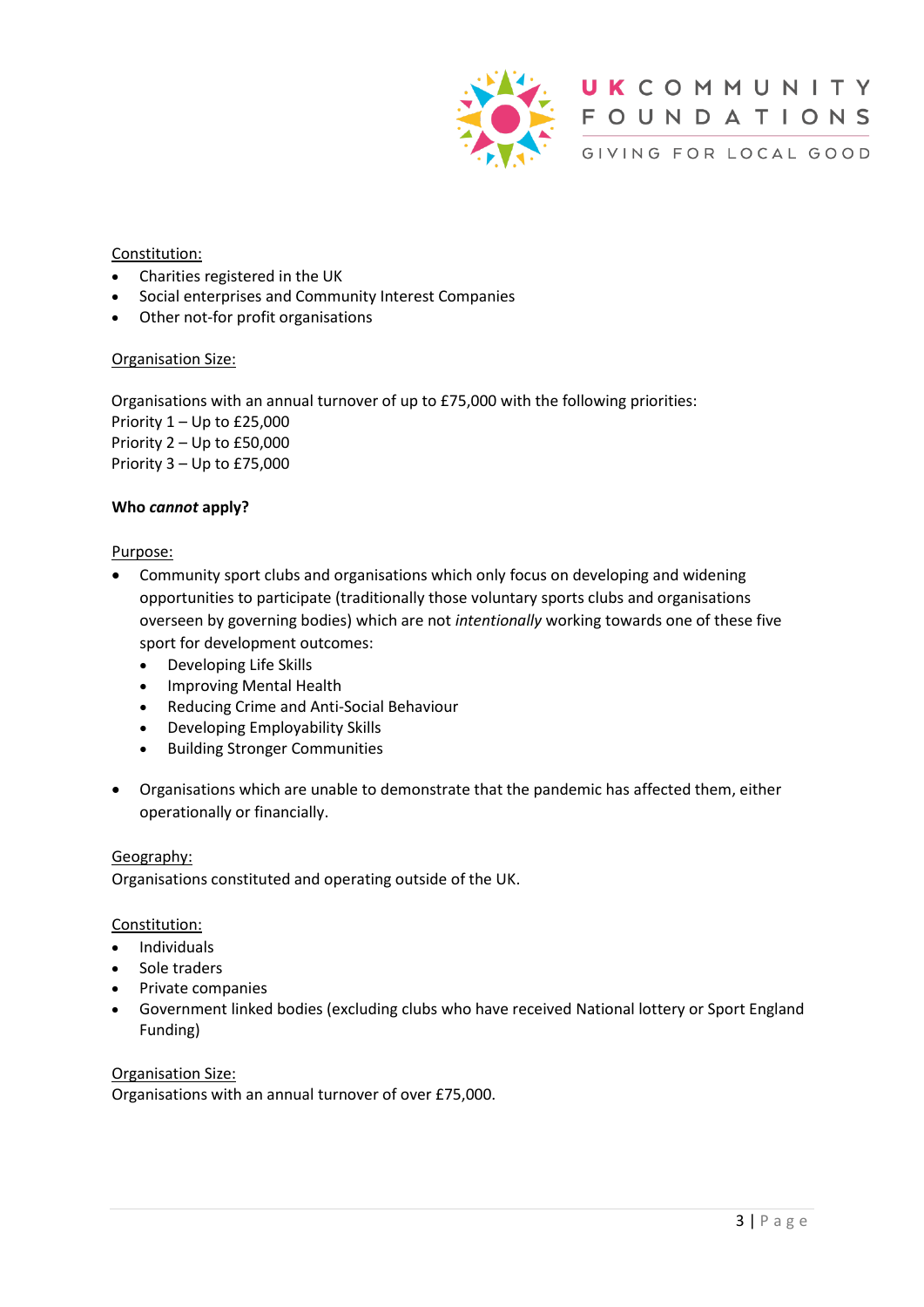

## **3. The Process**

## **When can I apply?**

The Fund will be open for applications on April 12<sup>th</sup> 2021.

There aren't any specific deadlines for application, but the sooner you apply the better as we expect high demand for the funding and we only have a certain amount of funding to award.

## **How do I apply?**

The fund will be administered by local Community Foundations and each one may have a slightly different process. Enter your postcode here *[www.madebysport.com/clubsincrisis](http://www.madebysport.com/clubsincrisis)* and you'll be taken to the Community Foundation which is administering funding in your area. You'll find the application form there, along with any other information that you need to guide you through the process.

#### **What information will I need to apply?**

We'll ask you to complete an application form which will have various sections, including:

- Proof of your eligibility for the fund your constitution, where you operate, your organisation size, your purpose against the five social outcomes and so on.
- Further information about your organisation including your contact details, who you work with, how you are funded, how many young people are in your organisation and who it is run by.
- What you would like the funding for.
- We'll also ask for evidence, for example of your bank account, and that you are delivering sport for a social purpose.

#### **What happens after I apply?**

Again, each Community Foundation will have a slightly different process and they'll tell you all about the process, deadlines, what happens if you are successful or unsuccessful and so on.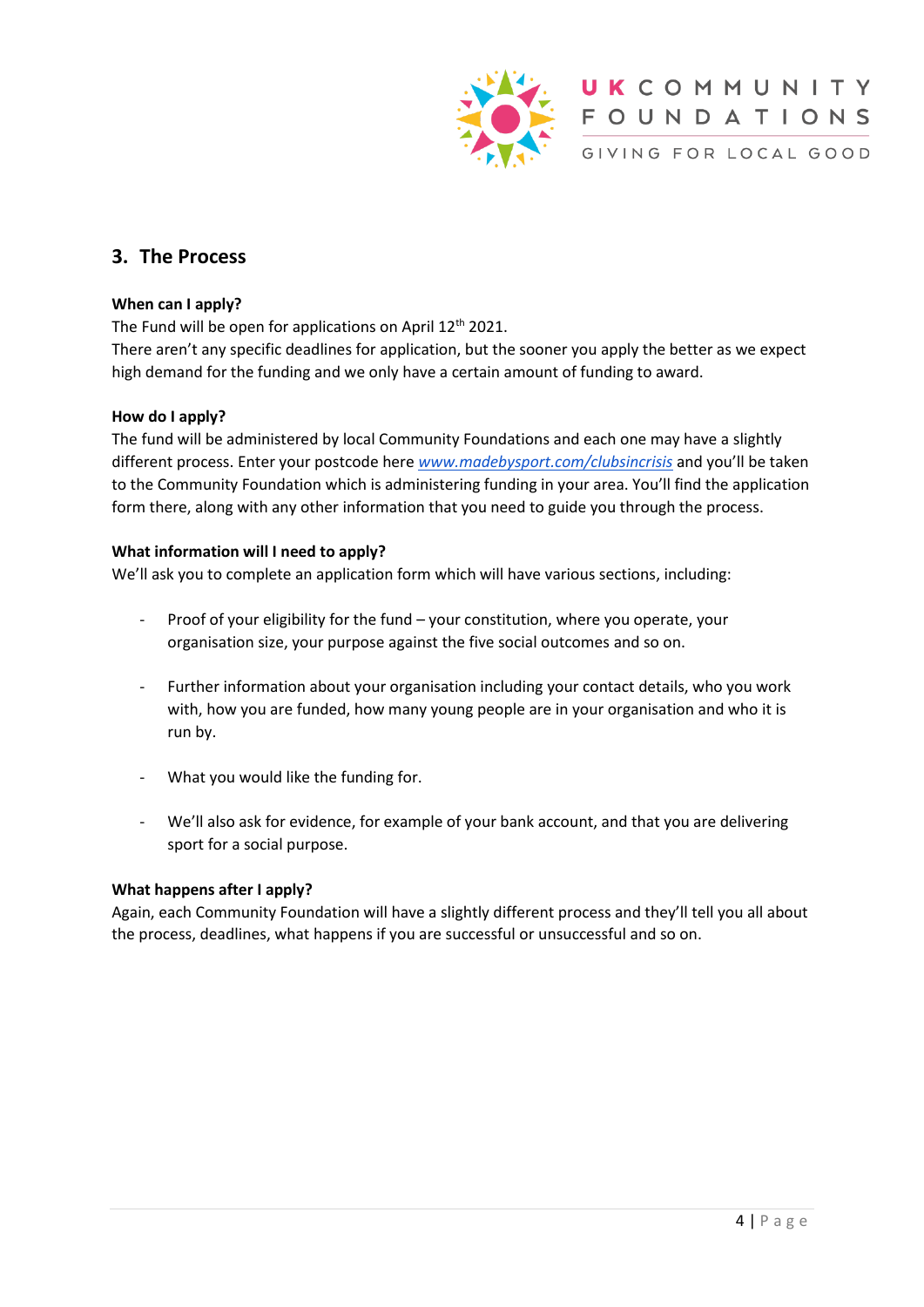

# **Appendix 1 - Defining Sport for Development**

#### **What differentiates sport for development from community sport?**

Sport for development is defined as the intentional use of sport to achieve other social outcomes and is a powerful tool to help young people deal with these issues. Community sports clubs and organisation's deliver better mental health, less crime and anti-social behaviour, pathways to employment, life-skills and community-cohesion.

Community sport - focusses on developing and widening opportunities to participate, traditionally within voluntary sports clubs and organisations overseen by governing bodies.

Sport for development - intentionally uses community sport provision to deliver wider social outcomes, usually through third sector and voluntary, community and social enterprise (VCSE) bodies. Mostly in disadvantaged communities, these organisations often work collaboratively with other partners to meet local need and may offer cross-sector activities.

#### **Outcomes based funding:**

The MBS fund will only fund sport for development projects and organisations which work towards one or more of those outcomes:

#### Developing Life Skills

We will support projects and organisations which develop the soft skills that will ultimately improve the life chances of young people, specifically projects which work towards any of the six key areas of life skills development identified by the WHO:

- 1) Communication and interpersonal skills.
- 2) Decision-making and problem solving.
- 3) Creative thinking and critical thinking.
- 4) Self-awareness and empathy.
- 5) Assertiveness and self-control.
- 6) Resilience.

#### Improving Mental Health.

We will support projects and organisations which promote positive mental health through physical activity, which:

- Achieve increased confidence and resilience.
- Encourage positive social interaction.
- Specifically address mental health issues such as depression, anxiety or ADHD.
- Focus on general wellbeing and wellness.

#### Reducing Crime and Anti-Social Behaviour

We will support projects and organisations which reduce crime and anti-social behaviour, either through providing diversionary activities at key times, or through modifying and promoting positive behaviour.